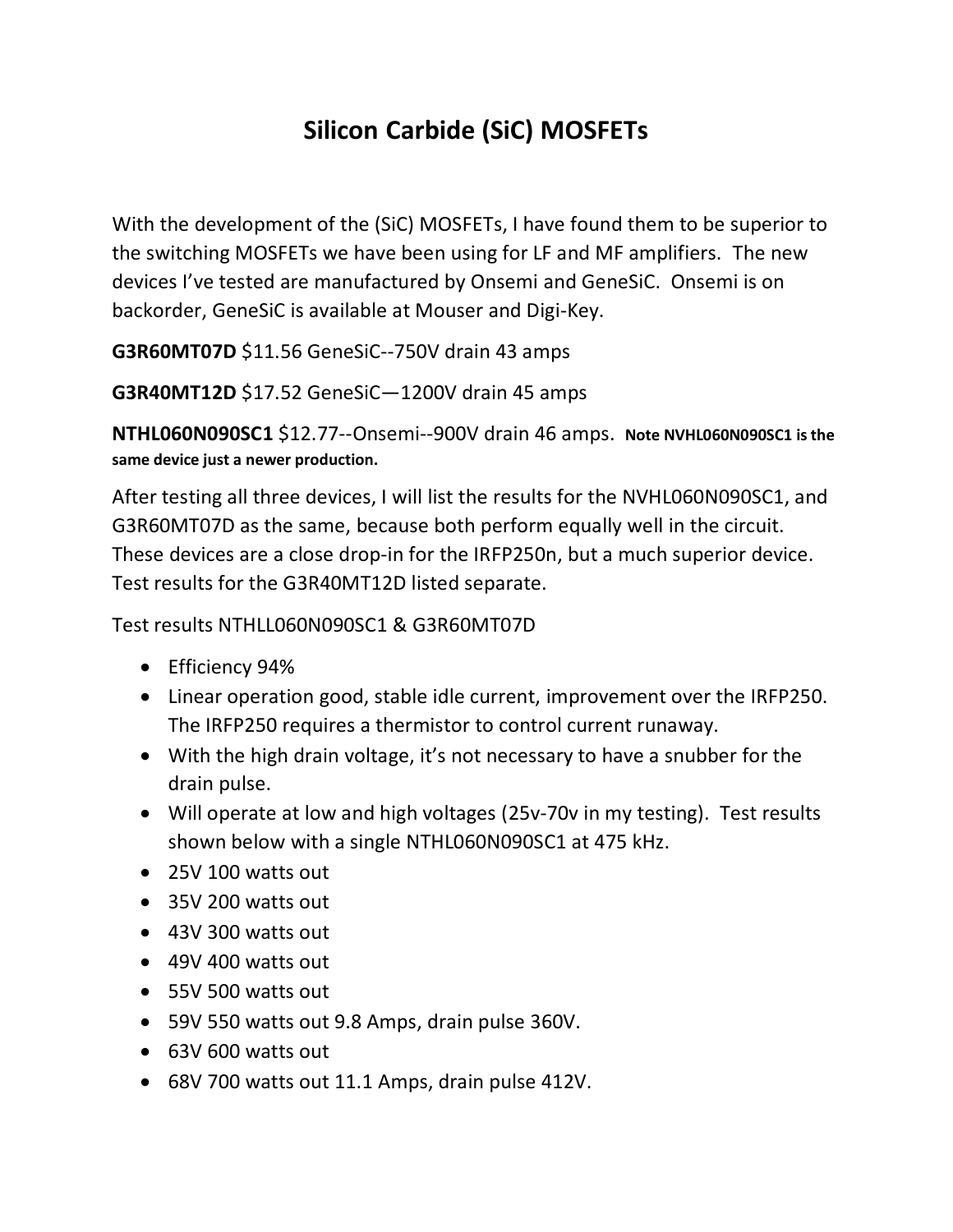Test results G3R40MT12D

- Efficiency 91%
- Linear operation good, stable idle current.
- 13.8V 40 watts out, *A good voltage for test and circuit optimization.*
- 25V 141 watts out
- 30V 200 watts out
- 35V 260 watts out
- 43V 380 watts out
- 49V 470 watts out
- 55V 586 watts out 11.7 amps, 346 volt drain pulse
- 59V 630 watts out
- Will go higher but stopped test at 59V

The output L2, C2 impedance matching network requires a 7.4uh coil and a 18500pf capacitor for 475 kHz in my circuit for the NTHL060N090SC1 and the G3R60MT07D, but the G3R40MT12D required the same 6.4uh as the IRFP250.

The drain DC circuit L1, C1 is a 12uh and 6800pf same as the IRFP250.

Feedback circuit for Linear operation is 3K 5 watt in series with a .1uf capacitor. I found these on Amazon and there non inductive. uxcell 10Pcs 3K Ohm Resistor, 5W 5% Tolerance Metal Oxide Film Resistors Part # a19041800ux0200

Idle current for Linear is between 100-200 ma.

Gate drive 15V, for all three, the IRFP250 requires 10V

I have not detected any startup or dropout oscillation's as seen with the IRFP250.

## **Notes**

• When driving these SiC MOSFETS with a driver like the TC4427 apply +15 Vdd to the driver.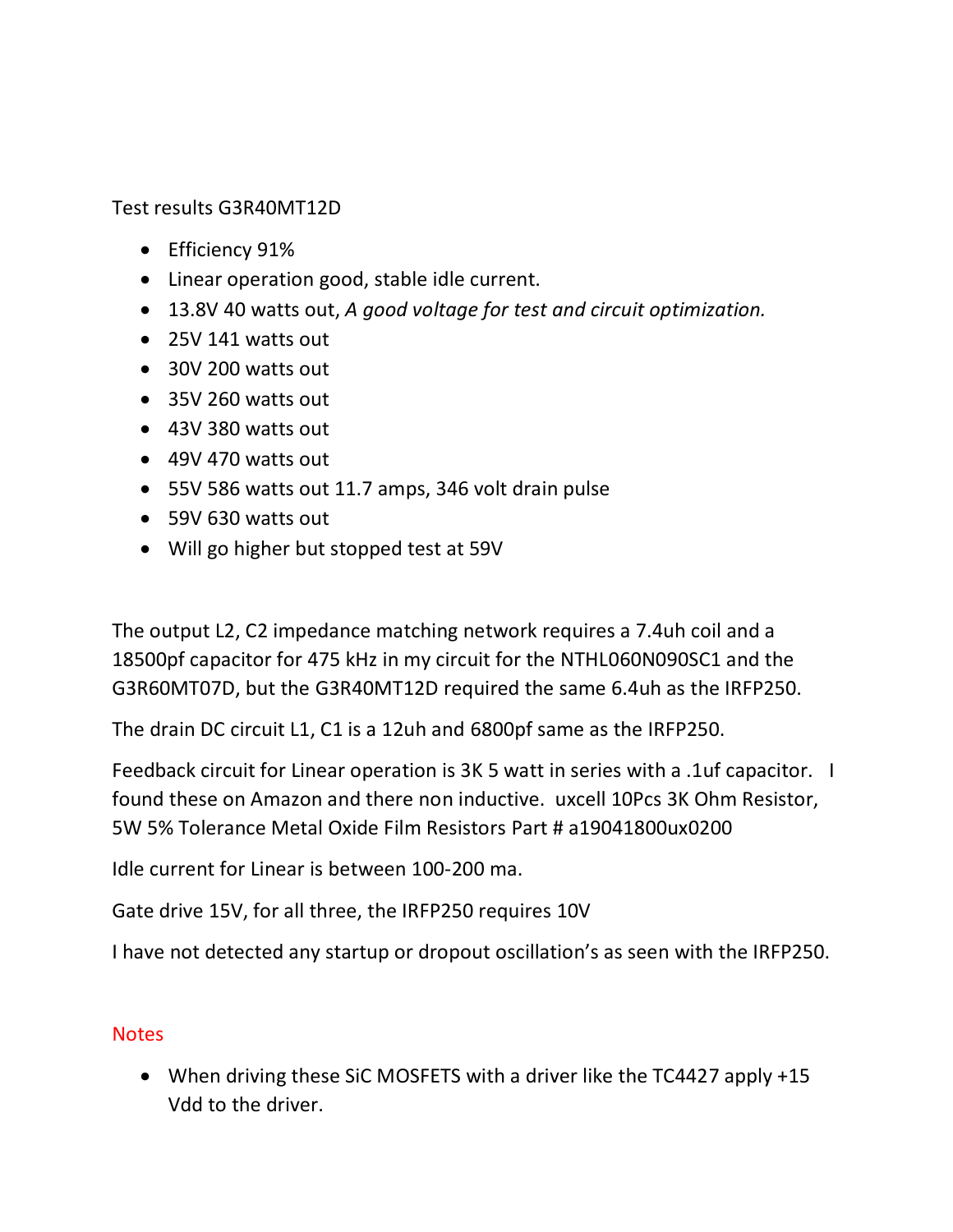- When running over 250 watts I recommend stacking two T-130-2 cores for L2 and L3, use #16 wire. This will help with the core heating problem and increased power out. A cooling fan pulling air across L2 also helps.
- With any of these devices I recommend that you test and optimize the circuit at 25Vdc before increasing to higher voltage/power.
- When I converted my non-linear 2200 amp I'm still using the TC4427 but with only one SiC MOSFET not two in parallel. I changed the driver regulator from 10V to 15V.
- Add a TVS 18V diode, P6KE18A from gate to ground to protect the gate from over voltage spikes. Highly recommended in the linear mode.

## **A final note**

I have converted my 630 and 2200 amps to the Onsemi NTHLL060N090SC1, and on the air test have shown excellent results. The GeneSiC G3R40MT12D, 1200V 45A, is a beast but comes at a higher cost, \$17.52. If the added cost is not a problem, it would be my first choice of the three devices, but the other two are just as good for our use in LF MF amplifiers. The G3R40 is the true drop-in for the IRFP250, but the circuit mod for the other two are simple. Some of the new SiC MOSFETS require 20-25 vote gate drive but the ones I have listed here are 15-volt drive. Something to watch out for if researching others.

**SSB voice operation.** The SiC MOSFETS does not have the true linear ramp like the IRFP250 but seem to work ok under test. The gain jumps up on the high current end making the linear operation a power curve, so keep the mike gain low to reduce saturation. I have found that its best to run reduced voltage when running voice to keep the drain dissipation below the maximum rating of the G3R40 MOSFET. 45V or below seems to be a good level. This will give you around 450 watts' peak output. Nonlinear modes like wsjt-x, cw, with 15v gate drive you can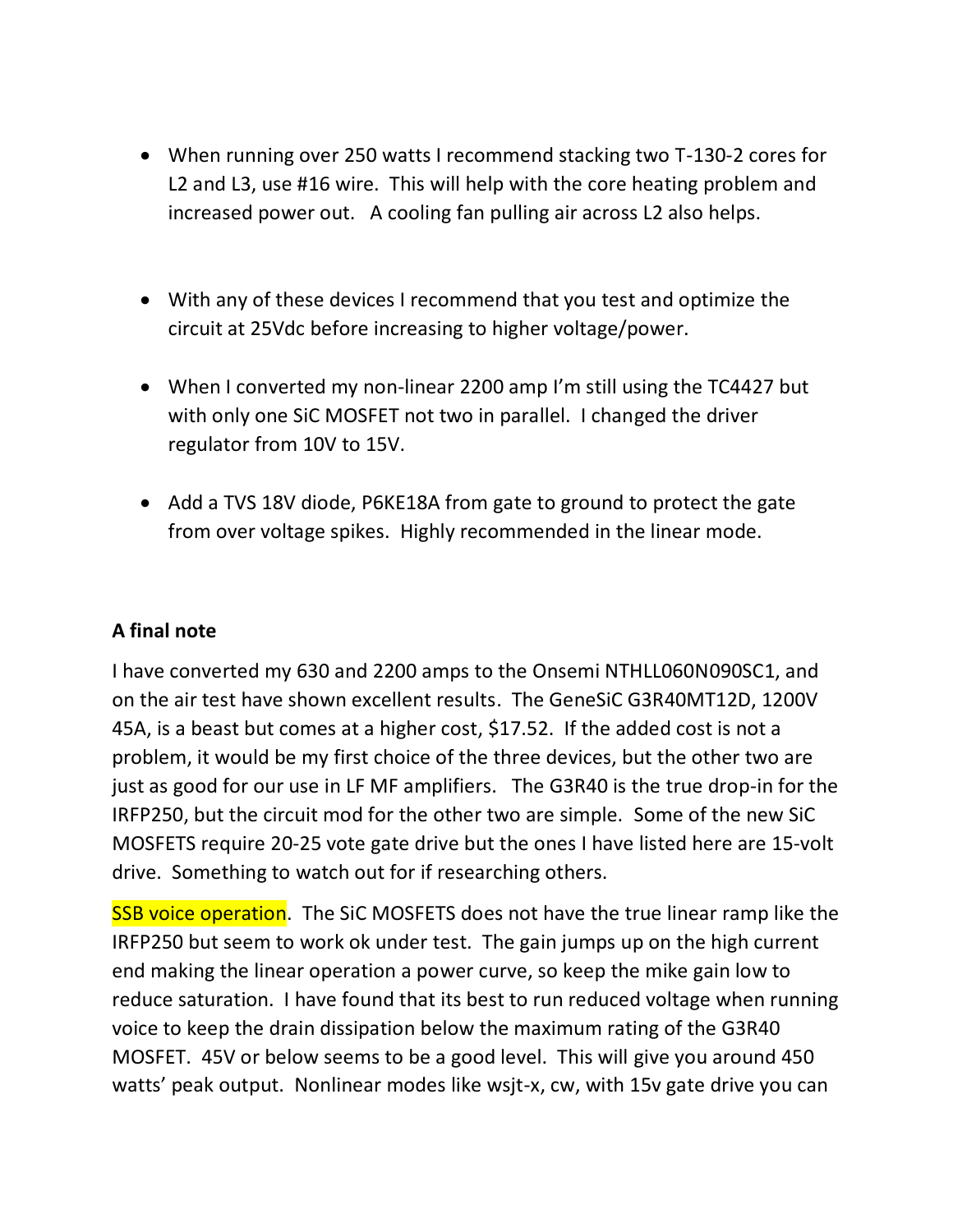push this device to over 600 watts and the drain dissipation will be well under the maximum. This is the problem with any switching MOSFETS, when the gate drive is reduced the Drain dissipation goes up.

Any questions about these devices or coil/circuit data drop me an email. QRZ, WB4JWM or Slack DM.

On Semiconductor, PDF file on SiC MOSFETS <https://www.mouser.com/pdfDocs/TND6237-D.PDF>

See print for circuit changes

10/12/2021